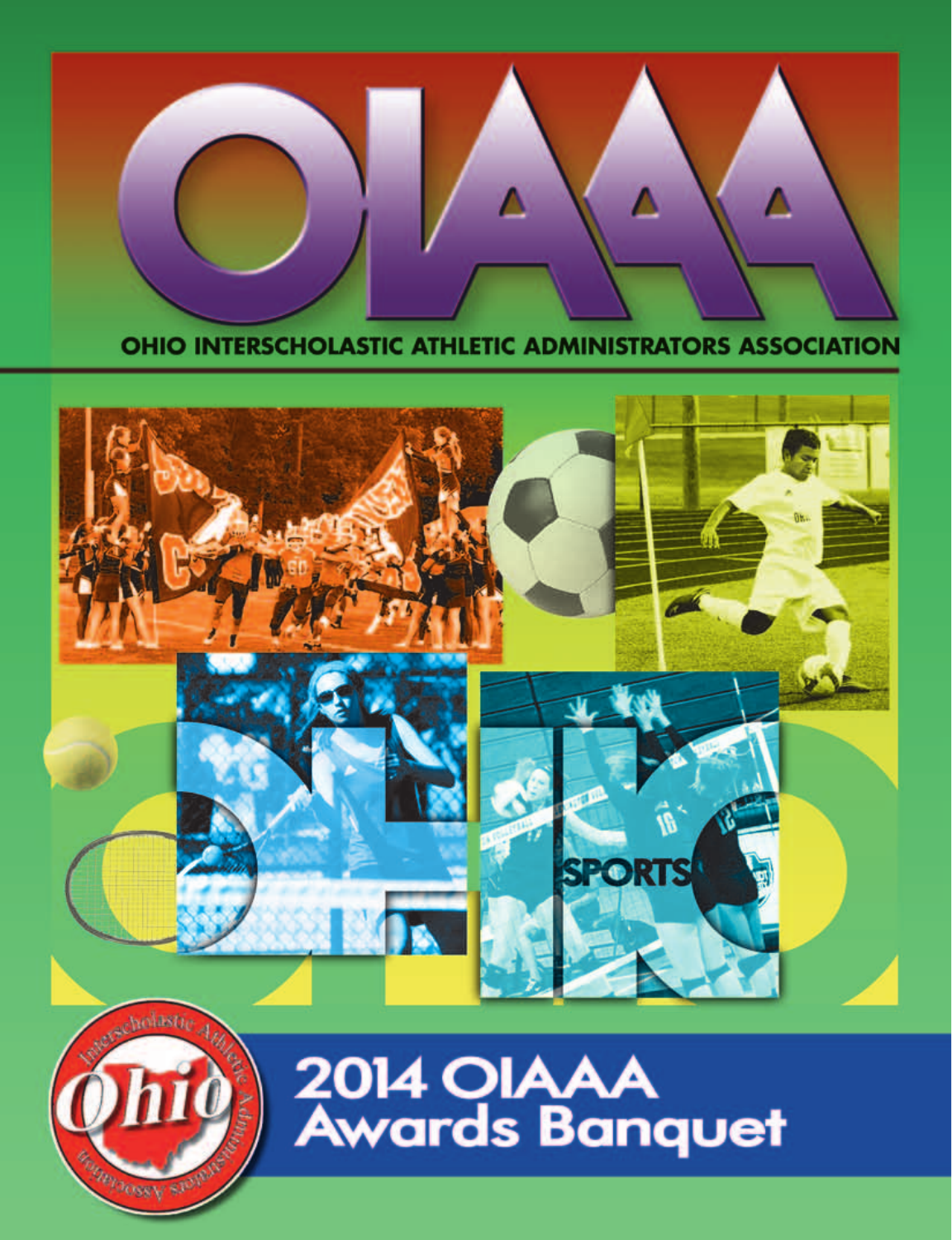

#### THE OHIO INTERSCHOLASTIC ATHLETIC ADMINISTRATORS ASSOCIATION 58TH ANNUAL STATE CONFERENCE AND WORKSHOPS

**AWARDS LUNCHEON** PRESENTED BY



Master of Ceremonies: *Jeff Kurtz*

- • Welcome & Introductions *Bruce Brown, CMAA, CIC*
- 
- **LUNCHEON**
- 

 *Executive Director, OIAAA* **INVOCATION** *Ralph Young (Delaware Hayes HS, ret.) Past Treasurer, OIAAA*

**OIAAA RECOGNITIONS** *CAA CAA* **(Ottawa Hills MS/HS)** *Tim Erickson, CAA* **(Ottawa Hills MS/HS)**  *President, OIAAA*

*Athletic Directors of the Year:*  Dave Ball, Willard HS *Northwest District* Thomas R. Barone, CAA, Avon Lake HS Dave Bauer, Monroe HS *Southwest District* Tom Donnelly, CAA, Walnut HS *Southwest District* Lynn Gotthardt, CAA, Kenston HS *Northeast District* Mickey Keck, Sandy Valley HS *East District* Kevin Leigh, Padua Franciscan HS Chad Little, CAA, Bloom-Carroll HS *Central District* Ben Paul, Monroeville HS *Northwest District* Phillip J. Poggi, CAA, Kings Local School District *Southwest District* Charles Robinson, Jr., CAA, Athens HS *Southeast District* Jay Wolfe, Olentangy HS

*Hall of Fame Inductees* Rick Blust, Indian Lake HS *Southwest District* Tom Bryan, Hawken/Gilmour *Northeast District* Art Bucci, RAA, Fremont Ross HS *Northwest District* Mike Ferguson, CAA, Whitehall HS *Central District* Mike Hoyng, Highland HS *Central District* Mark Hughes, CAA, Oakwood HS *Southwest District* Jack James, South Gallia HS *Southeast District* Kevin Keffer, Dover HS *East District* Richard Kenney, Austintown Fitch HS *Northeast District* Mike Kovach, CAA, West Branch HS *Northeast District* Jim Offenbaker, Lima Senior HS *Northwest District* Michael K. Schiering, William Henry Harrison HS *Southwest District*

- **OIAAA SCHOLARSHIPS** 
	- Marie Conley, Fairbanks HS Elizabeth Frombach, Avon HS Leah Leist, Western Brown HS
- • General OIAAA Meeting , Comments and Announcements *Tim Erickson, CAA*
- 50/50 DRAWING

*Years of Service Awards* 15, 20, 25 and 30 Year Awards

• NIAAA Award *Bruce Brown, CMAA, CIC State Award of Merit:* Tim Cook, CAA Western Brown HS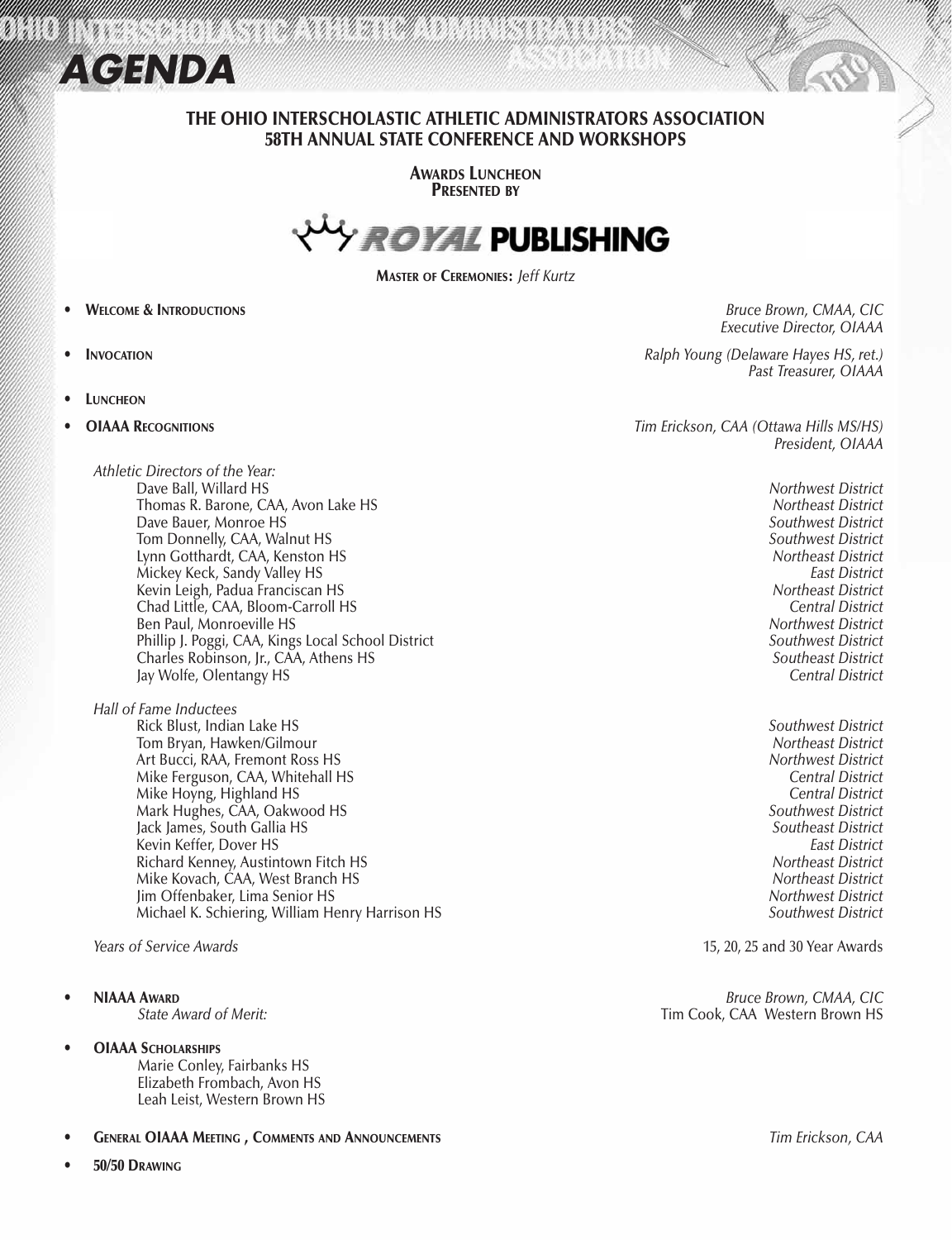# *ATHLETIC DIRECTORS OF THE YEAR*



**Dave Ball Willard High School**

**David Ball graduated from Bellevue High School in the spring of 1977 and Bowling Green State University with a Bachelor's Degree in Business Education in the spring of 1981. Throughout his college years he volunteer coached the 7th & 8th grade football and basketball teams at Immaculate Conception School in Bellevue, Ohio. In the fall of 1981 he began his teaching and coaching career at Edison High School in Milan, Ohio. Teaching Business classes and coaching freshmen football, varsity assistant boys' basketball and junior varsity baseball. In 1984, David moved to Lancaster, Ohio** 

**to teach and coach at Fisher Catholic High School. David coached varsity football, junior varsity boys' basketball and was Head Baseball Coach. After 5 years at Fisher Catholic David left the state of Ohio and moved to Wilmington, North Carolina. He taught business classes and coached varsity golf and junior varsity boys' basketball at West Columbus High School in Cerro Gordo, North Carolina. Returning to Ohio, in 1993 David was hired** 



**Thomas R. Barone, CAA Avon Lake HS**

**Tom Barone has been the Director of Athletics and Special Projects for the Avon Lake City Schools for the past eighteen (18) years. Barone has earned both his B.A. in Physical Education with a Minor in Athletic Coaching and his M.A. in Sport Administration from Kent State University. In 2000, Barone became a Certified Athletic Administrator (CAA) through the National Interscholastic Athletic Administrators Association (NIAAA).** 

**In conjunction with his daily duties as an Athletic Administrator, Tom has been an Ohio High School** 

**Athletic Association (OHSAA) Tournament Manager for both Football and Soccer. Barone is actively involved with the Avon Lake Sports Hall of Fame, he serves as a member of Avon Lake's Parks and Recreation Commission, and he also serves as Treasurer of the Lorain County Athletic Administrators Association (LCAAA), and is a member of the Executive Committee for the Northeast Ohio Interscholastic Athletic Administrators Association (NEOIAAA).** 



**Dave Bauer Monroe High School**

**Just being nominated for an award is very humbling to me. I am in my 36th, and final, year in education and athletics. I will be retiring in May due to my battle with renal cell carcinoma kidney cancer.** 

**I attended school in the Hamilton City School district and graduated from Garfield High School in 1974. I am a proud inductee in to the Hamilton City Schools Athletic Hall of Fame in 2006. I attended Cumberland College where I played basketball graduating in 1978.**

**I am married to my wife of 33 years, Mindy, and have a daughter, Kelcey (25), who teaches and coaches** 

**in the Milford School District and son, Jay (23), teaching and coaching in the Talawanda School District.**

**I began my career in education and athletics in the Hamilton City School District in 1978- 1979. After one year I moved to the Ross Local School District from 1979-1981. I coached football and basketball and was proud to be involved with the 1980 State Championship basketball team. In 1981 I moved to the Fairfield City School District where I spent the next 27 years. While at Fairfield I was an assistant varsity football coach for 10 years, assistant and head basketball coach for 22 years, and assistant athletic director for 15 years. I was a member of the staff of the 1986 State Football Champions. In basketball**  **as Head Varsity Boys' Basketball Coach at Western Reserve High School in Collins, Ohio. At Western Reserve David taught Business and Computer classes and was also a middle school football coach. In 1998 David took a job at Willard High School, teaching computer classes and was the varsity assistant boys' basketball coach for 9 seasons. David resigned from coaching in the spring of 2007 and earned his Master's in Athletic Administration from Western Kentucky University. In the fall of 2009 David took over as Athletic Director at Willard High School. He currently teaches computer and personal finance classes at Willard High School in addition to his duties as athletic administrator.**

**David has completed 5+ years as the Athletic Director at Willard High School. He will retire in November of 2014 with 30 years in education. One of his short term goals is to work with the local First Tee Program to teach sportsmanship and golf fundamentals to young golfers. David currently lives in Huron, Ohio, and his wife Ann teaches at Margaretta High School in Castalia, Ohio. His son Patrick, lives in Wilmington, North Carolina. His stepson August, his wife Katie and their three children; George, Gus and Oliver live in Huron, Ohio. His stepdaughter, Morgan also lives in Huron, Ohio.**

**In addition to his local and state service, Barone also served nationally as Vice Chairman of the National Interscholastic Athletic Administrators Association (NIAAA) Credentials Committee. Tom is an instructor for the NIAAA Leadership Training Courses (LTC's) as he has successfully completed over twenty (20) LTC's. Tom has also successfully completed both the National Federation of State High Schools (NFHS) Fundamentals of Coaching and Coaching Principals courses and is also recognized by the NIAAA as a Certified CAA Test Administrator and by the NFHS as an Accredited Interscholastic Coach (AIC).**

**Tom was honored in 2007 by the Lorain Country Athletic Administrators Association as their "Athletic Director of the Year". Additionally, in 2008, 2009 and 2010, Barone was chosen as the recipient of the NEOIAAA for the NIAAA State Awards of Merit and in 2010 he was recognized by the OIAAA as the their recipient of the NIAAA State Award of Merit.**

**Tom is married to his wife Chris. They reside in Avon Lake with their two sons Ross (16) and Ty (13) and their Doberman Pinscher "Leo".**

**Fairfield has advanced to the District Finals six time in their history. I was fortunate to be a part of five of those, three as an assistant and two as the head coach. I was most proud of the Big Buddy program that I established. Our players would go in to the elementary school and spend time with youngsters one day a week. The program was awarded the WKRC, Hometown Hero Award. In 2008 I retired from Fairfield and became the Athletic Director for Monroe Local Schools. While at Monroe I have served as a tournament manager for boys and girls basketball, and have hosted many soccer tournament games and football playoff games. We will be hosting the Skyline Chili Cross Town Showdown in 2014. While at Monroe I have focused on character education and we instituted a program where the coaches spend some time during the week talking about character, values and morals to their players. I have also negotiated a \$1.25 million partnership with Premier Health Network to benefit our athletic program. I was a proud recipient of the SWOADA/OIAAA Sportsmanship, Ethics, and Integrity Award in 2013.**

**In April of 2012 I was diagnosed with renal cell carcinoma kidney cancer. In October of 2012, I had my right kidney with the malignant tumor removed. Unfortunately the cancer had spread to my lungs and lymph nodes. The cancer is now inoperable and incurable. I continue taking chemo drugs twice a day to slow the growth and spread of the cancer. It has become increasingly more difficult to continue at the level that I need to be at so I will be retiring in May to continue the battle against this dreaded disease. I have been truly blessed to be able to share my life with so many great teachers, coaches, administrators and students. I am proud to be a part of the AD fraternity. In retirement I will be spending my time working with cancer patients and encouraging them to live their lives and not give up. I choose to believe that "I am living with cancer and not dying from it".**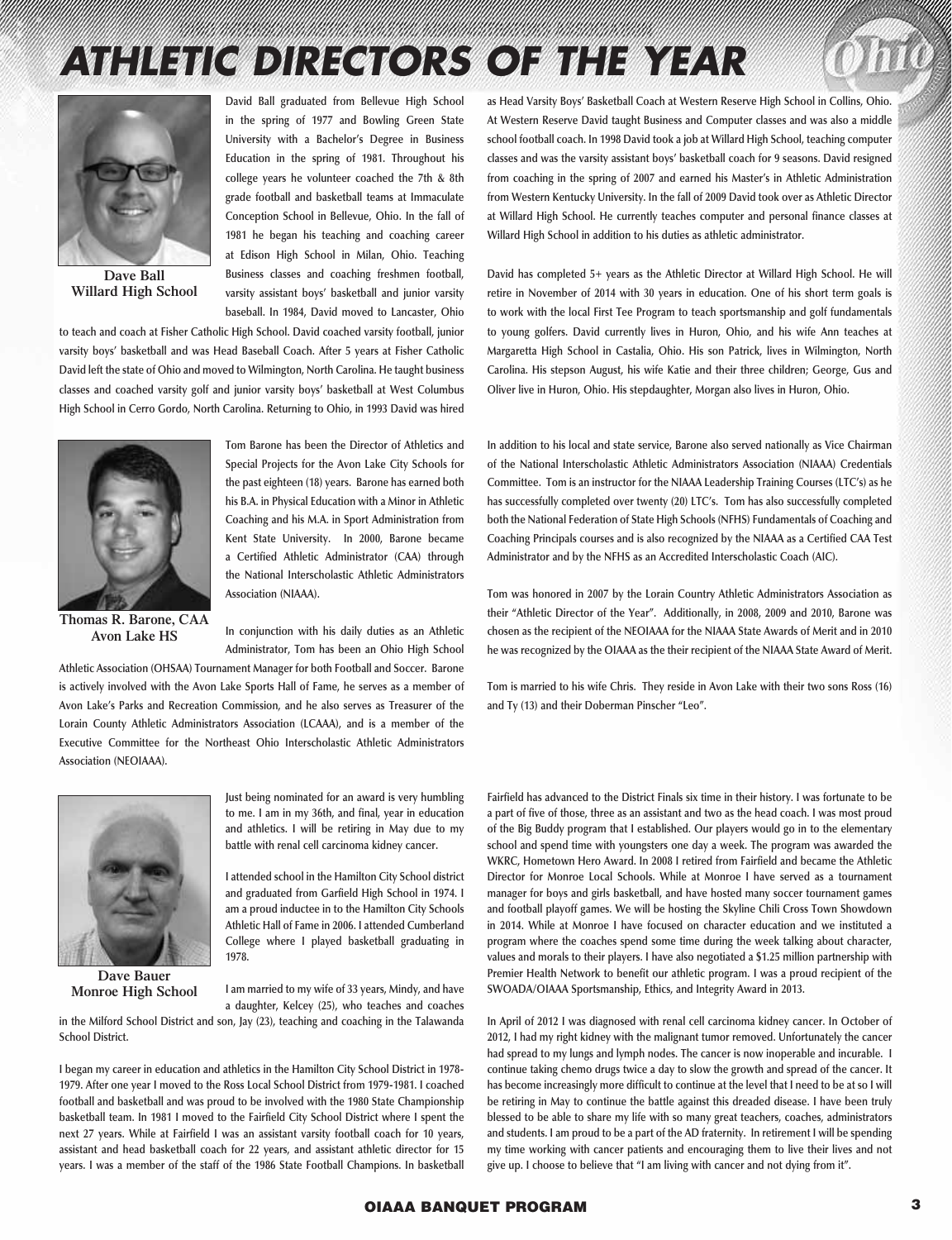### sen i All *ATHLETIC DIRECTORS OF THE YEAR*



**Tom Donnelly. CAA Walnut Hills High School**

**Tom Donnelly, in his thirteen year as an athletic director, is beginning his sixth year at Walnut Hills after seven years at Clark Montessori HS & JH. At Clark, Tom started a high school and junior high athletic program virtually from scratch and grew it to more than 40 teams in 15 sports. During his tenure he secured admission into the Miami Valley Conference, added 9 entirely new sports, including JH and HS football, and secured all of the football funding from private sources. During his tenure, Clark won multiple league championships and had the highest rate of athletic participation and senior athlete academic award winners in the Cincinnati Public School system.**

**During his tenure, Clark added a \$545,000 synthetic turf soccer/football/lacrosse field, a \$150,000 weight room and fitness center, new locker rooms and team rooms, an auxiliary gym in cafeteria, and batting cage and pitching machine. He renovated the existing junior high gym into a high school gym (widened, lengthened, and repainted the floor and adding new scoreboards, scorer's table, and PA system).**

**At Walnut Hills, with more than 2,400 students, he manages more than 90 teams in 28 sports with 90+ paid coaches serving more than 1,200 student-athletes, as well as club ice hockey, squash, crew, fencing, and rugby. Despite a 47% cut in the budget for coaches' salaries, not a single coaching position, team, or sport was lost and, in fact, coaching positions and new sports were added. Tom secured a \$5,000 grant from US Lacrosse.** 

**In his almost six years at Walnut Hills the school has added more than 18 new sports or teams – most recently JH cheerleading, freshmen girls volleyball, JH and HS B-level boys basketball teams, boys JVB soccer, and squash. This year, Tom secured comprehensive funding for a full-time, year-round athletic academic advisor to assist student athletes in achieving academic success. Tom has instituted year-round professional strength and conditioning coaches, an internship program with local universities, the "Nut House" student cheering section, an athletic hot line, an on-campus sport physical, college signing ceremonies, Facebook and Twitter pages (Twitter followship has increased by more than 300% in one year), and doubled the coaching staff for football, cross country, golf, lacrosse, and track. This year Walnut Hills has added on-line registration for all team tryouts – eliminating all paperwork except physicals (about 7,000 pages annually), providing coaches and trainers with smart phone access to EMAs, and creating a powerful email and text database. This year Tom negotiated a new partnership with Wellington Mercy Health for trainer and medical services, adding a second trainer and other support for the athletic and academic programs, as well as staff fitness and health programs.** 



**Lynn Gotthardt, CAA Kenston High School**

**Serving as the Athletic Director of Kenston High School for the past 22 years, Lynn's list of contributions to her community and the Athletic Administrative Community is impressive. She began her career with a M.A. in Health and Physical Education and became a Certified Athletic Administrator through the National Interscholastic Athletic Administrators in 2003. Lynn is currently the Department Chair at Kenston High School for Health and Physical Education in addition to her duties as Athletic Director.**

**Lynn's contributions to the Athletic Administrative** 

**Community are extensive. She has been a member of the NEOIAAA Executive Committee for 20 years and is currently on the Northeast District Athletic Board where she has served on the Officials Committee, All District Conference Chairman (2013) and past President. Lynn served on the Executive Committee of OIAAA as well as presented at the NEOIAAA and the OIAAA State Conferences. She also is on the OHSAA Soccer Advisory and Diversity Committees and has been an OHSAA Tournament Director for Volleyball, Basketball, Wrestling and Soccer.**

**In the school-year prior to Tom's coming to Walnut Hills, the school won two league championships, and in the little more than five years he has been at Walnut Hills, the school has won more than forty league championships at various levels. Prior to Tom's coming to Walnut Hills, the school had lost 36 varsity football games in a row. In Tom's first year, Walnut Hills ended that streak in the first game and in the third year three of Walnut's five football teams won league championships. In the fourth year the football team, in its first year in Division I, finished the regular season with an 8-2 record, ranked 7th in the City in the Coaches Final Poll, and made a state playoff appearance for the first time in school history. This past year the men's basketball program advanced to the Final Four in Columbus after being a 32nd seed the year before Tom started. This past year our Women's 800 Sprint Medley Relay Team were National Champions and All-Americans – the two seniors are running track in college on scholarship.** 

**Tom runs the ECC League Tournaments for Boys and Girls Tennis and the All-League selection meeting for ECC football.**

**Tom is also responsible for the junior high athletic program at Walnut Hills. Most of the new teams or sports have been added at the junior high level to build capacity. During his tenure, Walnut Hills has begun offering summer youth camps to develop the skill set of pre-junior high students and introduce them to the Walnut campus, facilities, and coaching staff. Enrollment has doubled in the last two years. This past summer the Walnut high school coaching staffs conducted camps for football, boys and girls soccer, volleyball, boys and girls basketball, wrestling, and lacrosse. In the last two years Walnut Hills has added numerous coaching clinics and player clinics for elementary schools across the City.** 

**In addition to his other duties, Tom has been involved in the design and planning for Walnut's new arena, natatorium, locker room complex, tennis courts, and fitness center and the renovation of the existing gym, locker rooms, and coaching complex. The most recent project is work on a second turf game field on campus for football, soccer, and lacrosse. That complex will include a year-round, in-door training facility with batting cages. Tom is also working with the Red's Community Fund and the Cincinnati Recreation Commission in the building of the Red's \$7 million Urban Baseball Academy at the Roselawn baseball complex.** 

**Tom was a presenter at the 2008 SWOADA Mini-Conference, an officer in the old Southwest Ohio Public League, and organized and spoke at a number of seminars on playing sports in college. Every other spring he hosted a free seminar on "Playing Sports in College on Scholarship" for the tri-state area, flying in a national authority on the subject, and has also held a seminar for his coaching staff on the college recruiting process.**

**While at Kenston Lynn developed a Captain's Council and Sportsmanship Committee to encourage and enhance the basic concepts of athletics to teach lifelong values through athletic participation. As a result, Kenston has received the Harold Meyer Sportsmanship Award for the past 10 years. In addition, she has played a major role in adding to Kenston's Athletic program the sports of Hockey, Swimming, Ladies Golf, Lacrosse and Bowling. Believing strongly that academics and athletics cannot be separated, Lynn also organized an award system that recognizes those teams and individuals with the highest overall grade point average for the season. Additionally, she instituted Kenston's annual "Bomber Games" where students from each class, not just athletes, compete in several organized sports for spirit recognition during the week of Homecoming.** 

**In 2005 , Lynn received the NEOIAAA Distinguished Service Award-Inside the Field of Athletics. Additionally, she was honored by the Cleveland Plain Dealer in 2006 as one of the top ten Athletic Directors in the Northeast Ohio area. In 2008 , Lynn was the recipient of the OIAAA Citation of Merit and in 2011 the NEOIAAA State Award of Merit.**

**Lynn and her husband Claude reside in the Kenston School District. They have two adult children; Krista of Brecksville, Oh. and Scott of St. Louis, Mo. and two really cute pugs named JoJo and Bogey.**

**.**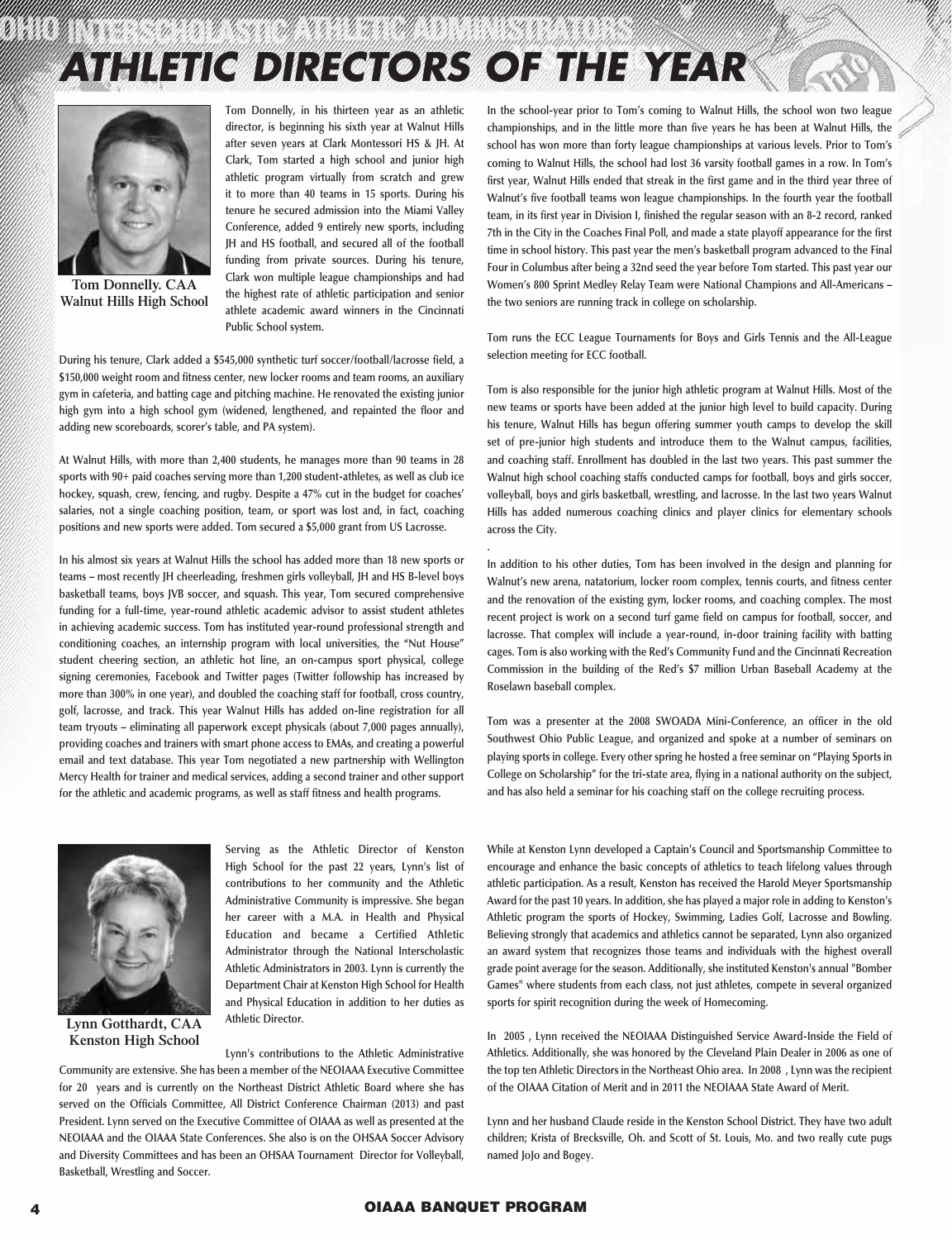# *ATHLETIC DIRECTORS OF THE YEAR*



**Mickey Keck Sandy Valley High School**



**Kevin Leigh Padua Franciscan High School**



**Bloom-Carroll High School**



**Ben Paul Monroeville High School** 

**For the past 35 years Mickey Keck has been a respected teacher, coach, athletic director, and community member in the Sandy Valley School District. He has dedicated his entire educational career to the community, students and athletes of Sandy Valley. He is retiring at the end of the 2013- 14 school year.**

**Mickey holds a Bachelor of Arts from Muskingum University and a Masters from Ashland University. He taught 17 years of 7th grade Ohio History, 13 years of 8th grade American History, and has been** 

**Kevin Leigh is completing his 20th year at Padua Franciscan High School where he has worked in the Athletic Department for the past 16 years, with 9 years as the Athletic Director. Kevin began his career with a B.A. in teaching mathematics as well as a Business minor from John Carroll University. He also received his master's degree in Educational Administration from Ursuline College. He was also Head Varsity Soccer coach at Padua where he had over 100 career wins and 6 league titles.** 

**Kevin is an active member in the NEOIAAA, serving on the executive committee and overseeing the vendor portion of the conference.** 

**Chad began his career in athletic administration at Newcomerstown High School in 2002. He served as athletic director there for 4 years, while also acting as high school assistant principal for 3 of those years. During that time span he also served as the boys varsity basketball coach. In 2006, he was hired at Bloom-Carroll High School as athletic director and Chad Little, CAA Ireland Spa. has served in that role for the past 8 years. During** 

> **Ben Paul is a graduate of Hudson's Bay High School in Vancouver, WA, The University of California at Irvine and earned his masters in school administration at Ashland University. He began his teaching career at Monroeville High School in 1996. Since then Ben has been both a classroom teacher and athletic director. He teaches American Government and a dual enrollment American History class through Oberlin College. During his 19 years as the head of the athletic department the number of offerings for athletes has increased. Ben has spearheaded upgrades in the district athletic facilities. Working closely with alumni and community groups the athletic department was able to build a field house and new softball and baseball fields. Currently Ben is**

**involved in a project to bring a new gymnasium to the district. Monroeville High School is a member of the Firelands Conference and has won many conference championships. Monroeville claimed state championships in Class A Boys Basketball in 1984 and Division III Wrestling in 2010. (Additionally MHS produced Ohio's only 4 four time state champs in Wrestling.)**

**the Athletic Director for the past 5 years. He has coached football, basketball, baseball, and softball at various levels. Throughout his career he did serve as the Head Football coach for 8 years while earning Senate League Coach of the Year honors in 1985. He served 3 years as the Head Baseball Coach.**

**He recently was named a Stark County Person of Character in the fall and the OHSAA State award for exemplary contribution and service to his school. He was also named the Eastern District Athletic Director of the Year this past spring.**

**Mickey lives in Magnolia with his wife Gaye of 37 years. They have 2 children, Katie and Chris; and 2 grandchildren, Josh and Rachel.**

**Kevin has also been active in the North Coast League, where he has been tournament manager for a variety of sports, organized league schedules, reviewed and updated league procedures. He has also been a tournament manager for OHSAA softball, CIT wrestling tournament and league hockey tournament. In the past few years, Kevin has also been involved on committees at the OHSAA. He was a member of the off-season training committee and has recently been a member of the competitive balance committee.** 

**During his tenure at Padua, Kevin has been involved in facility improvement projects, including the renovation of the school's gymnasium, as well as the introduction of new sports and state titles in hockey and volleyball.** 

**Kevin is the son of Kevin and Paula Leigh. He is married to Pamela and they reside in Strongsville with their three children, Kevin, Abigail and Amanda.** 

**his tenure at B-C, he has also served 3 years as middle school assistant principal and 7 years as the varsity girls basketball coach. He has earned multiple awards during his coaching career including Central District Division III and District 11 Coach of the Year in 2011. He currently serves as a member of the COIAAA Executive Board and the Central District Athletic Board.**

**Chad was married this past summer and his wife, Miranda, is self-employed at the**

**Besides guiding and overseeing athletics at Monroeville, Ben has worked hard to create an athletic department that emphasizes and recognizes the character building aspects of athletics. He helped establish the school's Community Hall of Fame, designed to recognize those individuals who were not only great athletes but great individuals who gave back to their community and others. Additionally, with student safety a growing point of concern, Ben developed an emergency after school crisis plan for athletes and coaches and worked with local law enforcement to have all coaches trained on how to handle those situations. Ben has also been instrumental in pushing the agenda of sportsmanship to the front of the Firelands Conference. He collaborated with his fellow athletic directors in the conference to add a policy governing their fans and spectators behaviors and holding them accountable for the same. In 2013 Ben was honored by the NW-OIAAA with the Sportsmanship, Ethics and Integrity Award.**

**Ben and his wife Rachal have a 2 year old daughter Myra. In his rare moments of spare time Ben helps to run his fifth generation family farm, where they raise Rocky Mountain elk in Wellington.**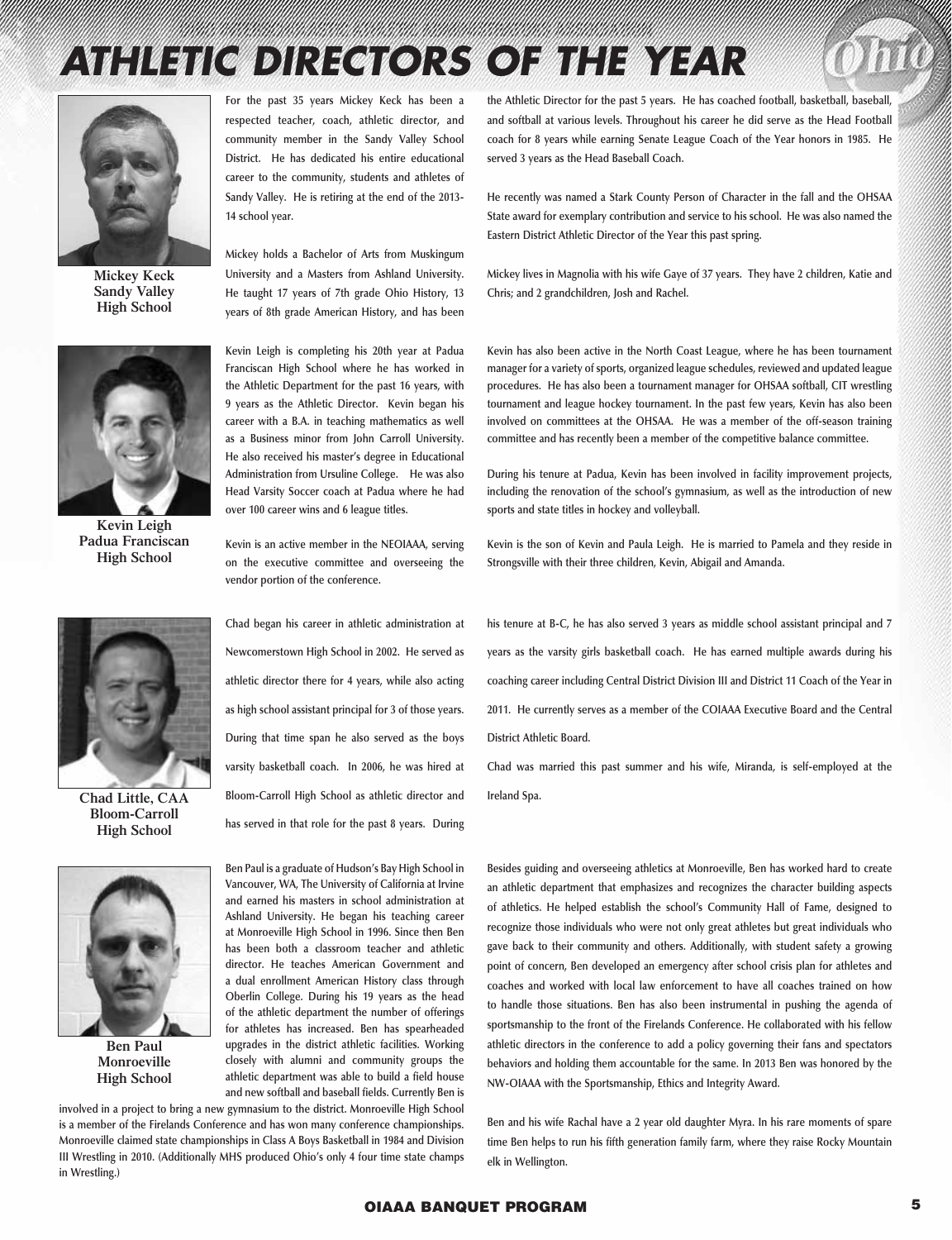# *ATHLETIC DIRECTORS OF THE YEAR*



**Phillip J. Poggi, CAA Kings Local School District**

**Phil is in his 10th year of education and 9th overall in athletic administration. He is a graduate of Kings High School where he was a four sport athlete. After earning his Bachelor's of Science in Health and Sports Studies from Miami University in 1998,**  Phil returned to Kings, first as the Assistant Athletic<br>Director for Junior High then as the Associate<br>Director of Athletics until 2002. He also held<br>Coaching positions as Junior High Basketball Coach,<br>High School Varsity **Coach over that same time span.** 

**In the summer of 2002, Phil left education to help launch both the Anthony Munoz Foundation and ProCamps Worldwide but continued to serve as both a Junior High Basketball Coach and then Junior Varsity Basketball Coach at Kings. Before returning** 

**Chuck Robinson is the current athletic director at Athens High School in The Plains, Ohio. Chuck is a graduate of Federal Hocking High School in Stewart, Ohio where he earned 11 varsity letters. During that time he was named All-State in 3 separate sports. After his high school career Chuck continued his educational and athletic career at Marietta College playing basketball for Phil Roach and baseball for Don Schaly. While attending Marietta College Chuck earned his Bachelor's of Science degree in Education and received 7 varsity letters. He was voted as the top senior athlete earning the Way-Weigelt Award upon graduation. Chuck was named to the OAC (Ohio Athletic Conference) all -conference team in basketball his junior year and in both baseball and basketball his senior year finishing 12th on** 

to secondary education, Phil spent one year working<br>for the Marvin Lewis Community Fund (MLCF), the Cincinnati Bengals Head Coaches local<br>nonprofit organization. While with MLCF, Phil orchestrated the launch of the "Learn **is Cool" program, an educational incentive program that rewards students for strong academic performance in Cincinnati Public Schools.**

In 2009, Phil was named Athletic Director/Student Activity Coordinator at Aiken High<br>School in the Cincinnati Public School District. In two short years, Phil was able to<br>re-establish both the Marching Band program and V **increasing after school activities for all students from 7 the previous year, to 25 total clubs at the end of year one. Phil also worked with district architects on the design and**  development of the new athletic facilities for Aiken High School, which opened in the fall **of 2013 while also working with the NCAA Clearinghouse to establish academic eligibility certification for the Falcons. He was also instrumental in establishing the Cincinnati Metro Athletic Conference league website to help promote Aiken and the other six conference schools.** 



**Charles V. Robinson, Jr., CAA Athens High School**

**the Marietta College All time leading scorer list. During his senior year he captained the Basketball team to their first OAC regular season Championship since 1954-55. That same year Marietta College finished 2nd in the NCAA Division II-III Baseball Tournament. Chuck was inducted into the initial Hall of Fame at Federal Hocking High School and into Marietta College Hall of Fame. After college Chuck signed as a free agent with the Pittsburg Pirates Organization playing in Rookie League in Bradenton Florida then going to Single -A in Charleston, South Carolina.**



**Jay Wolfe Olentangy High School**

**Jay is a 1982 graduate of Ironton High School where he participated in 5 sports his senior year. He continued his education at Ohio University where he received his bachelor's in '86 and Masters in 1990. As an undergraduate he assisted in the athletic department with OHSAA tournament events and served as team manager for the Men's basketball team.** 

**He began his coaching career at Ohio University in fall of '86 as a graduate assistant basketball coach. He earned a full time position at Capital University in 1988. For 4 years, he served as the Fall Sports Game Manager as well as assistant men's basketball coach. In the early 90's Jay coached basketball fulltime at Kent State under Dave Grube. In 1996, Jay left intercollegiate athletics and became the Head Basketball Coach and Athletic Director at Watkins** 

**Memorial High School. He maintained this dual role for 3 years.** 

In July of 1999, Jay became the athletic director at Olentangy High School. While at<br>OHS, Jay has witnessed a dramatic explosion in student population from approximately<br>5,000 students in the district in 1999 to over 20,00 **buildings (1 high school) in the Olentangy Local district. Today there are 23 buildings; 3**  high schools, 5 middle schools and 15 elementary schools in OLSD. He was instrumental **in many early phases of the two other high schools in the district (Liberty-'03 and Orange- '08). This included scheduling, facility planning and development and hiring AD's for both schools.**

**Phil was named Athletic Director (7-12) for the Kings Local School District in June 2011, returning home after 9 years. During his first year, Phil facilitated the construction and installation of a new Wrestling Room as well as the approval for installation of a Steeplechase Pit. Additionally, he successfully added additional supplemental coaching positions, previously cut in 2002, while also launching a new user friendly athletic department website and scheduling software system. Over the past two years, he has spearheaded projects that included the overhaul of the Tennis courts and the building**  of 2 additional playing fields for both baseball and softball. In August 2012, Phil brought<br>national attention to the Kings Local School District and community as Kings Stadium<br>hosted two high school football games feature **winner and the 2012-13 OIAAA Meritorious Service Award winner, voted on by his peers. Phil also worked closely with the Kings Athletic Booster Club to produce their largest donation to date to the District in the amount of \$105,000.** 

For the past three years Phil has served as an OHSAA Tournament Manager. He<br>has managed boys and girls' soccer, girls' basketball, baseball, and softball sectional<br>tournaments; along with boys and girls soccer, baseball an **and girls soccer and State Semi-Finals Tournament Manager for Girls Lacrosse. In 2012, he served as Co-Chair of the Ohio Interscholastic Athletic Administrators Association (OIAAA) annual state conference where he teamed with other Southwest Ohio AD's to help facilitate the "move" to the new conference home, the Columbus Hilton at Easton,**  while also revamping the conterence agenda to include additional breakout sessions<br>and Leadership Training Courses. In 2013 he was chosen as the OIAAA Vendor Chair<br>and non-voting member of the OIAAA state board and oversaw **2013 OIAAA state conference. He was also chosen by the NIAAA to serve as a break-out speaker at the 2013 NIAAA National Athletic Directors conference in Anaheim, California where he teamed with Scott Reh, from New York to present on the topic of "Curbing Sports Specilization", while also representing Ohio as an NIAAA voting delegate at the conference.** 

**Phil resides in Maineville with his wife, Danielle and two children: Grace (9 years old) and Grant 3 years old).**

**Chuck began his teaching career at Mayfield City Schools teaching elementary Physical Education at Mayfield Road School and Gates Mills Elementary. He was then given a chance to return to Southeast Ohio where he was the Head Baseball Coach, JV Basketball and Freshman Football Coach at Morgan High School for 4 years before returning to Federal Hocking High School. From Federal Hocking he took the position of Assistant Basketball Coach at Marietta College under his Coach Phil Roach. After 3 years as a basketball assistant he worked for State Farm insurance Agency and Peoples Bank before returning to teaching. He restarted his teaching at St. Mary's Elementary in Marietta Ohio then took a position at Bishop Hartley High School in Columbus, Ohio, teaching Algebra I, Physical Education and assisting in baseball.**

**Chuck took the position as elementary Principal at St. Rose Elementary in New Lexington, Ohio before taking a position at Zanesville High School teaching SBH. During those 4 years he coached baseball at Bishop Rosecrans High School they won 3 sectional title losing district games to either the eventual state champion or runner up. Chuck was offered the Head basketball position at Athens High School by Mike Meek and then took over the role as Athletic Director while finishing his Masters' Degree in Athletic Administration from Ohio University.**

**Chuck currently lives in Vincent, Ohio with his wife Karen. They have 2 children Chip, an Ohio State Highway Patrolman, and Kara, an intervention specialist, at Belpre High School. Chuck also has 3 grand children Devon, Noah and Lyndsey.**

**With this increased student population, the need to development and improve the athletic venues at OHS was imperative. In 2002, a new 5,500 seat stadium was built. Changes within the main gymnasium, weight room a wrestling room occurred shortly after. With these changes, the athletic department was able to establish indoor year– round batting areas for baseball and softball. In late fall of 2013, Jay and the boosters finished the installment of turf in the stadium. Since 1999, OHS has added numerous sport opportunities for the building's 800+ individual athletes. Those include Field Hockey (1999), Bowling and Ice Hockey in 2007, Girl's Golf (2010) and Boys Volleyball in 2000 & 2013. Jay also developed a comprehensive AD handbook for current and future AD's in the school district in 2011.**

**Olentangy High School has been the venue for many league, district and regional tournaments. They range from a district track meet, regional and state semi–final football playoff games and a regional final girls' basketball contest. In spring of 2013, a Final Four in Boys Lacrosse was conducted at OHS as well.** 

**Administratively, Jay has served on many Ohio Capital Conference committees throughout his 19 years at Watkins and Olentangy. In 2003, Jay was recognized by the Central District Officials Association as Athletic Director of the Year. He was elected as the AAA rep to the Central District Athletic Board from 2006-12. While on the CDAB, he served as the president of the board during the 2009-2010 school year and spearheaded the current basketball and volleyball tournament format where better seeds play at home during sectional play. He was named to serve on the OHSAA Board of Directors for 2008-09. Jay is now currently serving as the President of the COIAAA.**

**Jay is a district resident and resides in Galena. He has two daughters. Madison is a junior at Miami University (Oxford) and Carly is a junior at Olentangy High School. His parents still reside in Ironton, Ohio. He is engaged to Kelly Egan of Worthington.**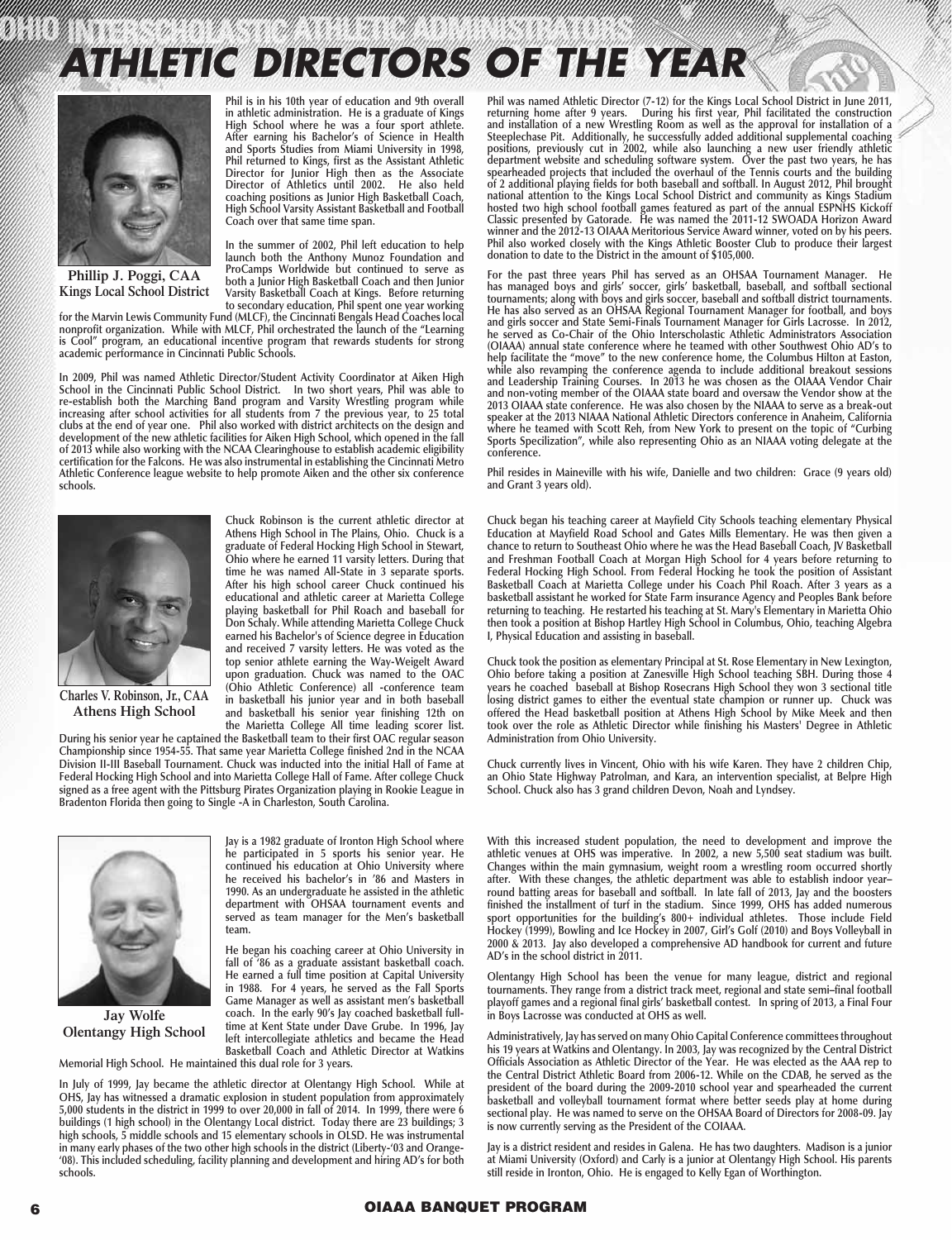

**Indian Lake High School**



**Tom Bryan Hawken School & Gilmour Academy**

**Rick began his career in education at Oak Hill High School. During his eight year stint at Oak Hill, he taught Drivers Education, Physical Education and Health. His coaching experiences included a year as the Head Football Coach, as well as time as the head coach for the Baseball and Track teams. At the middle school he also coached basketball.**

**His next teaching/coaching position was at Ada where he was the Head Football Coach and taught OWA for the next four years. After Ada, Rick Rick Blust company- 8 to 18/Athletics 2000. accepted the Head Football Coach at Waynesfield-Goshen High School and taught OWA. In 1996 he became the athletic director at the school.**

> **Tom Bryan has compiled an impressive resume as an athletic administrator, which includes nearly five decades of service in a profession in which the career expectancy is only an average of three years. What's even more remarkable is that his 48-year career was completed at just two schools, including Hawken School and Gilmour Academy. Upon retirement, he received the Northeast Ohio Interscholastic Athletic Administrators Association (NEOIAAA) and the Ohio Interscholastic Athletic Administrators Association (OIAAA) Hall of Fame Award in 2013 in recognition of his contributions to athletics.**

> **Bryan's longstanding career is characterized through the connections he made with student-athletes, coaches and fellow administrators in which he still**

**has contact with today. While an administrator, he worked tirelessly to identify, hire and support excellent coaches who fulfilled his personal mission to give student-athletes the ability to be mentored by the best coaches available.**

**Bryan began his career in 1963 as the Hawken Middle School Athletic Director. At that time, he was also the school's head football, basketball and baseball coach, while serving as a counselor for their Summer Day Camp. In 1970, he was named athletic director of the Upper School, in addition to taking over as Summer Day Camp Director and the varsity boys basketball head coach. During his coaching career, the Hawks earned more than 300 victories and made two trips to the regional finals. Bryan was named Plain Dealer Coach of the Year and Greater Cleveland Coach of the Year, on several occasions. In his directorship of the Hawken Summer Camp, he grew the program from a modest enrollment of 50 boys to a membership of more than 600 with the inclusion** 



**Fremont Ross High School**

**Art Bucci has served Fremont Ross High School for 39 years as a teacher, coach and athletic director. Throughout Mr. Bucci's career he founded the Fremont Area Foundation in 1996, received the Harold Meyer Sportsmanship award in 2010, assisted in the development of the Three Rivers Athletic Conference; helped create 7 new classrooms to bring the 9th grade classes to the high school, built a new football stadium, completed two new**  **In 1998 Rick became the Athletic Administrator at Indian Lake High School. During his tenure he was instrumental in moving the school into its current athletic conference--the Central Buckeye Conference; oversaw the development, planning and construction of the new football/soccer stadium as well as the addition of an all-weather track two years later. During his last four years at Indian Lake, he served on the Executive Board of the Southwest Ohio Athletic Directors Association (SWOADA). In 2013 Rick retired from education.**

**Rick is a member of NIAAA, OIAAA and SWOADA. SWOADA inducted him into their Hall of Fame in 2014. Currently he is the Ohio representative for the athletic scheduling** 

**of preschool-aged children as well as female students. He was responsible for hiring 100-plus counselors, which helped make the camp one of the most well respected in the Cleveland area.**

**In the final 10 years of his career, Bryan served as the athletic director of Gilmour Academy where he was instrumental not only in building a solid athletic program, but also in developing the school's multi-million dollar Athletic Center, which opened in December 2009.**

**Besides athletic administration, another passion in Bryan's life was football officiating. For more than 20 years, he never missed a Friday night assignment. He advanced through the ranks of collegiate officiating, working for several different conferences and culminating with a 15-year stint in the Big Ten. He had a number of major bowl assignments, including a Sugar Bowl National Championship game. Bryan even made the cover of Sports Illustrated the week after Colorado quarterback Kordell Stewart threw the infamous 64-yard Hail Mary pass to beat Michigan on September 24, 1994. Additionally, Bryan spent 10 years in the professional Arena One Football Indoor League. After retiring from officiating, he went on to become the supervisor of officials for indoor leagues and mentored many present day NFL officials. He also served as the Cleveland Browns official game clock operator for 15 years and became a member of the Cleveland Football Officials Hall of Fame. Bryan was awarded the prestigious Bobby Brown Officials Award by the Cleveland Touchdown Club.**

**Bryan is a lifelong Ohio resident, having graduated from East Liverpool High School before earning a bachelor's degree from Baldwin Wallace College and a master's degree from Kent State University. He and his wife, Dorothy, have been married for more than 50 years. They have two sons, Brad (wife Diane and daughter Maddy) and Ted (wife Lisa and sons Cooper and Finn). Bryan presently spends the winter months in Cape Coral, Fla.** 

**baseball and softball diamonds along with new tennis courts, multiple practice fields, new wrestling room, training room as he negotiated 12 million dollars with private donations to make this happen. He has been honored in the Hall of Fame at Fremont Ross high School as well as being named at Northwest Ohio athletic administrator of the year in 2006, Ohio swimming coaches association coach of the year from 1975-1980. In 2006 he was inducted into the Swimming coaches hall of Fame.** 

**Art and his wife Lisa have been married for 41 years. Both his son and daughter work in**  Art Bucci, RAA<br>nont Poss High School built a new football stadium, completed two new education. Art is the proud grandfather of four grandchildren.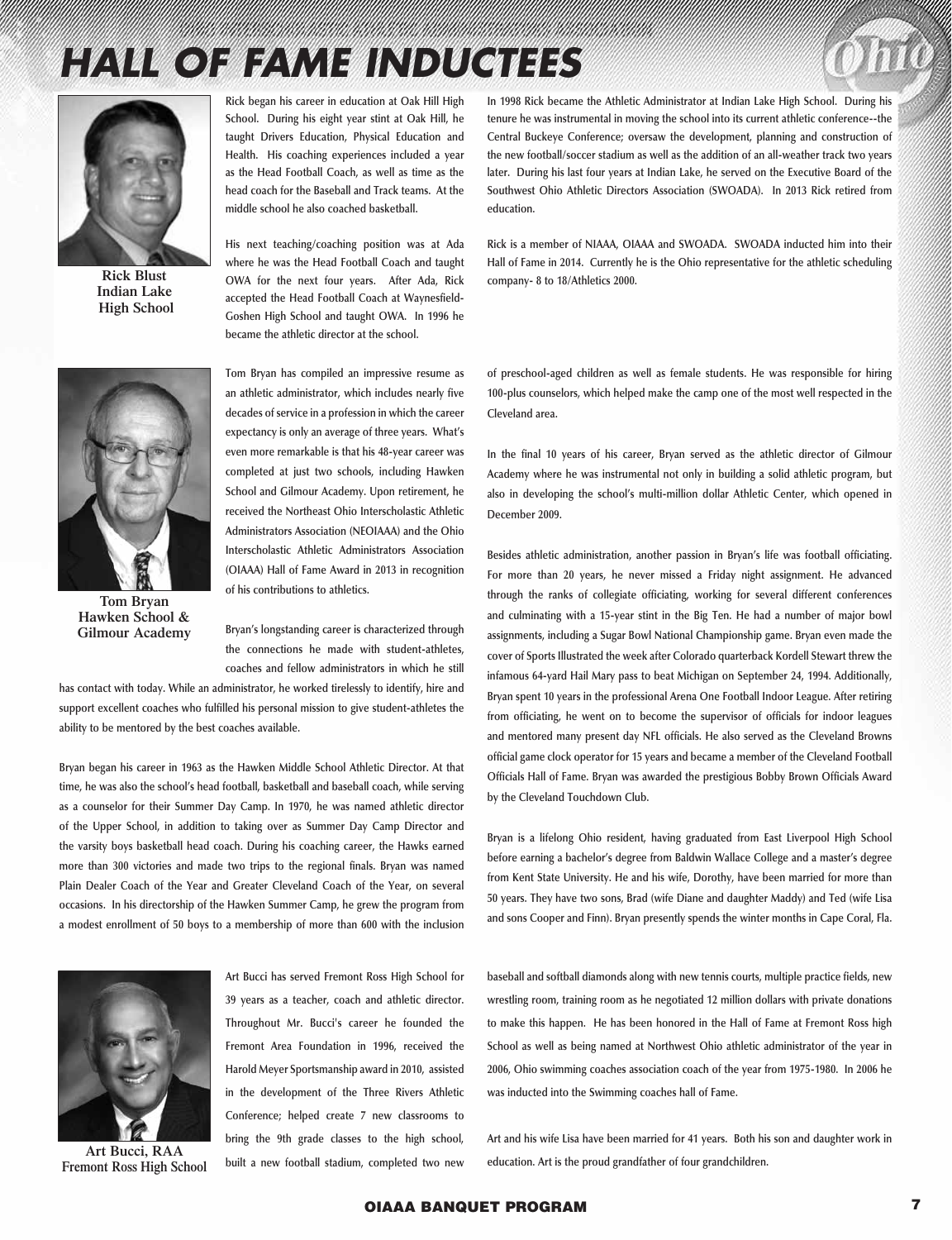

**Mike Ferguson, CAA Whitehall-Yearling High School**



**Mike Hoyng Highland High School**

**Mike has served as the Athletic Administrator at Licking Heights High School and the last 13 years at Whitehall-Yearling High School. He received the OIAAA and COIAAA Athletic Administrator of the Year in 2008, the OIAAA/COIAAA Citation Award in 2010 and the OIAAA/COIAAA Meritorious Service Award in 2011.** 

**Mike has been a member of the NIAAA, OIAAA and the Central District Interscholastic Athletic Administrators since 2001 and has been a member** 

**Mike Hoyng is starting his 30th year at Highland High School and his 27th year as Athletic Director. He has been in education for 36 years. He graduated from Fostoria St. Wendelin in 1967, where lettered in football, basketball, and track; earning all-league honors in both football and basketball. Mike graduated from Bowling Green State University with a B.S. in Health and Physical Education and Distributive Education in 1971. He received his Master's degree in Athletic Administration from Ashland University in 1986 and a Master's in School Administration in 1992 from Ashland.**

**Mike's teaching career began in 1972 at Celina I.C. where he was K–8 health and physical education teacher and boys 7-8 basketball coach. He left in 1975 for Highland H.S. as the OWA coordinator and assisted in varsity football and basketball. During that span Highland won their first ever league and district championships in basketball. He left teaching in 1978 for business opportunities. Mike came back to education in 1984 at Ashland H.S. as a OWA coordinator and assistant varsity basketball coach. In 1986 he returned to Highland H.S. as OWA coordinator and head basketball coach. Mike became assistant principal and athletic director three years later , where he has remained until this year. He is now athletic administrator and assistant to the superintendent.**

**As head basketball coach , Mike served the school for 28 years compiling a 358–260 record. His teams won 11 conference titles, 13 district appearances (6 champions and 5 runner-ups), 6 regional appearances (3 champions and 1 runner-up), 3 final fours winning a State Championship in 1998. Highland teams were ranked in the top 15 in the state 7 times and ranked number 1 in the Central District 4 times. His highlight would be that he shared the state championship with his 2 sons, senior JT who was the MVP of the tournament and All Ohio Player of the Year that season ; and Seth who made the all tournament team as a sophomore and the next two years named All Ohio in basketball and also as a senior an All State high jumper.**

**As the athletic administrator for the last 26 years , he has had the opportunity to overall the entire athletic complex including the building of a new high school. In 1990** 



**Oakwood High School**

**Mark is a 1978 graduate of Gahanna Lincoln High School and a 1982 graduate of Miami University. He began his teaching and coaching career at Willard High School where he taught Business courses and coached baseball and golf. In 1985 he returned to Gahanna Lincoln High School as a Business teacher, Varsity Softball Coach, and Assistant Athletic Director. In 1990 he became the Athletic Administrator at Gahanna Lincoln and served in that Mark Hughes, CAA** position for 5 years. In 1995 he became the Director at The Ohio State University) **of Athletics and Student Activities at Oakwood High** 

**of the COIAAA executive committee since 2003. He has served the COIAAA as president for 3 years and the Central District representative to the OIAAA executive committee for 5 years. Mike is currently serving as president of the Mid-State League and site manager to sectional and district tournaments.**

**Mike is a graduate of Whitehall-Yearling High School, earned his under graduate degree from The Ohio State University, a graduate degree from Ashland University and his CAA certification. He and his wife, Mary, reside in Gahanna and have a daughter, Kelly, a graduate of The Ohio State University and currently teaching in the Westerville City Schools District.**

**Highland built it first out building, which would serve as a weight room, locker room, and wrestling room (currently has just become a wrestling room and locker room). In 1996, we completely redid the baseball and softball complex – new fields (grass infield for baseball), fencing, hitting cages, and new dugouts. The year 2000 we added another outside building, which now is our major weight room, football locker room, and inside batting cages. In 2010 the new high school was built, which provided the opportunity to work with the architects and the new gym which showcased a wrap-around seating . This past summer the complex was completed with new visitors and home football bleachers. Along with these accomplishments, Mike has maintained the financial picture of never being in the red and no participation fee for it's athletes. He has rewritten the handbook several times over his career to reflect current best practice and changing needs. He continues to develop coaches at all levels, and ensures they are up-to-date with certification, coaching procedures, and education in their fields. Mike believes one of his best accomplishments to be that of longevity in the same position and school.**

**Mike believes that athletics is an important part of the overall development of the student. He stresses competing at a high level, being a positive role model (good sportsmanship), playing within the rules, and maintaining high standards in academics. Mike wants all students who participate to have a great experience but to understand the values gained through athletics may never be fully realized until later in life. All of his accomplishments were realized through a great family, supportive administrators, outstanding coaches and student/athletes, and school and community organizations .** 

**Some of the honors received during his tenure – 2003 & 2013 Central District A.D. of the year, Mt. Vernon coach of the year five times, District 11 coach of the year 4 times, Central District coach of the year four times, A.D. of the year Delaware Officials Association, and North/South coach in 2010. He is active member in COIAAA as secretary of executive committee, OIAAA/NIAAA member, CDBCA, OHSBCA, and NBCA member. He belongs to and attends St. Vincent de Paul Catholic Church and is a K of C member. He has been involved with the United Way, American Red Cross, and Cancer Society of Morrow County. Mike has been married for 39 years to his wife Carla. He has two sons J.T. and Seth, daughter-in-law Amy and two young grandsons Nolan and Rylan.** 

**School where he served for 18 years. Mark retired from Oakwood in 2013. Mark became a Certified Athletic Administrator in 1994. He is a member of the SWOADA, OIAAA, and NIAAA and has attended 16 National Conferences. Mark was elected to the Southwest District Athletic Board in December of 2006 and reelected in the spring of 2008. During the 2008-09 school year he served as the SWDAB President. He served a two year term on the OHSAA Board of Directors during the 2011-12 and 2012-13 school years.** 

**Mark and his wife, Betty, reside in Oakwood and have two children, Maya (a graduate of The Ohio State University and working for the L'Oreal Corporation, and Mason (a senior**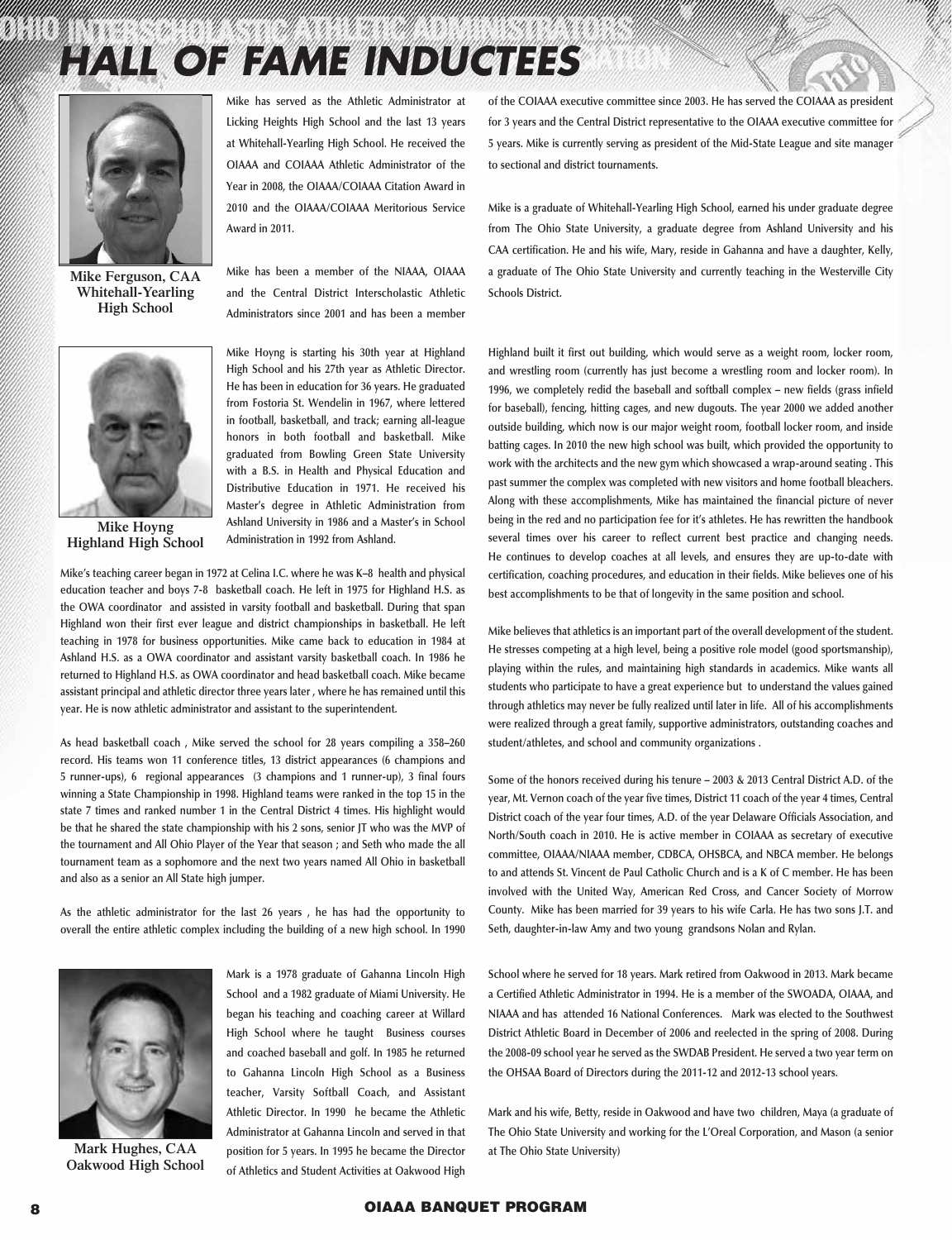

**Jack James South Galia High School**

**For the past 35 years Jack James has been a teacher, coach, and athletic director in the Gallia County Local Schools. He has dedicated his entire educational career to the community, students, and athletes of Gallia County Local Schools. He is retiring at the end of the 2014-15 school year.**

**Jack holds a Bachelor of Arts from Wilmington College. He has taught 35 years of Business Education** 



**Jack lives in Patriot, Ohio with his wife Beth of 30 years. They have one son Craig.**



**Kevin Keffer Dover High School**

**Kevin Keffer is a graduate of Claymont High School and Akron University with a BA in History Education. Kevin earned his Master's Degree in Education at Ashland University. He started his teaching and coaching career at Tuscarawas Central Catholic, but soon returned to his alma mater of Claymont High School to teach his favorite subject of history and coach football and basketball. Kevin then accepted a teaching and coaching job with Perry High School. In 1989 Kevin made his first move to Dover High School as O.W.A. Coordinator and history teacher, along with coaching football and basketball.** 

 **In 1993, Mr. Keffer took on the responsibility of Athletic Director at Dover. He continued in this role for 4 years, during which time Dover sports excelled. Missing the classroom, Kevin returned to teaching for a short time to teach history. In 2000, Kevin became the Assistant Principal/Athletic Director at Garaway High School. After just 5 years, Kevin returned to Dover as the Athletic Director. Over the last nine years, Kevin has facilitated many changes in the Dover Athletic Department. Kevin was instrumental in starting the girls' golf team and has overseen the renovation of Crater Stadium, with the insulation** 



**Richard A. Kenney Austintown High School**

**Dick is a 1971 graduate of Austintown-Fitch High School. A highlight of his high school athletic career was being selected to the All Steel Valley Conference Football 1st Team as a Middle Guard. He then went on to attend Kent State University and received his Bachelor of Science in Education with a major in Mathematics. Upon graduation in 1975, he accepted his first teaching and coaching job at Heskett Junior High School in the Bedford Local School District. After one year, he returned to Austintown for the next 29 years. There he remained until retirement** 

**in 2005. While at Fitch, Dick started his career as a Mathematics Teacher and Football & Wrestling Coach for 9 years. He then served as a Mathematics Teacher and Assistant Athletic Director for 4 years. In 1989 he became the Austintown Local School District's Athletic Director for the next 16 years. During his 30 years of service, Dick also continued his education and received two Masters degrees: Master Teacher- Mathematics {YSU), and Sport Administration (KSU).**

**As Athletic Director, Dick was responsible for the administration of seventy high school and middle school teams. His duties ranged from personnel supervision, scheduling,**  **of a new press box, concession stands, turf, scoreboard, upgraded sound system, and refinishing of the track.** 

**Presently, Kevin is working on improvements to the soccer field by installing permanent seating, a new scoreboard, and upgraded sound system. These are just a few of the improvements coordinated by Kevin as he works with the Board of Education, booster clubs, local businesses, and numerous volunteers.**

**Kevin has also served as an OHSAA tournament manager in football, soccer, basketball, baseball, softball, and volleyball. He has served on the EIOAAA as secretary, vice president, president, and other numerous committees, including the OHSAA Committee on Out of Season Participation. He was named East District Athletic Administrator of the Year in 2005.**

**Kevin has been an athletic director for a total of 18 years. He has also coached football for 24 years, basketball for 20 years, baseball for 3 years, and track for 1 year.**

**Kevin and his wife Pat have been married thirty-seven years and have three children: Coast Guard LCDR Ben Keffer, Anne Keffer, Navy ENS Ella Keffer and two grandchildren, Ross and Reagan.**

**budgeting, equipment purchasing, ticket manager, event coordinator, site preparation, and many more. Dick is proud of Austintown's reputation in hosting athletic events. Dick managed Sectional Wrestling, Girls Sectional/District Basketball, District Boys and Girls Track & Field, Regional and State Semifinal Football Tournament Games, as well as being the site manager for Regional Boys and Girls Track & Field. In addition, each season was highlighted by invitationals like the Josh Hephner Memorial Wrestling Tournament and The Optimist Track & Field Meet. Dick would like to be remembered as a "hands-on", dependable and energetic athletic director with reasonable organizational skills, who always had the best interests of all student-athletes as his top priority.**

**Since retirement, Dick has worked as a Motorcycle Bike Night Parking Coordinator for Quaker Steak & Lube, Event Security at the Covelli Centre in Youngstown, and a Standin I Stunt Double in a movie. A Certified Performance Enhancement Specialist, he was employed as a personal trainer at Creekside Health and Fitness Center in Boardman before moving to Stuart, Florida where he holds the same position for the YMCA. Dick is a proud member of the Eastern Ohio Wrestling League (EOWL) Hall of Fame, a 2013 inductee into the Northeastern Ohio Interscholastic Athletic Administrators Association (NEOIAAA) Hall of Fame, and Austintown-Fitch Athletic Hall of Fame (2014).**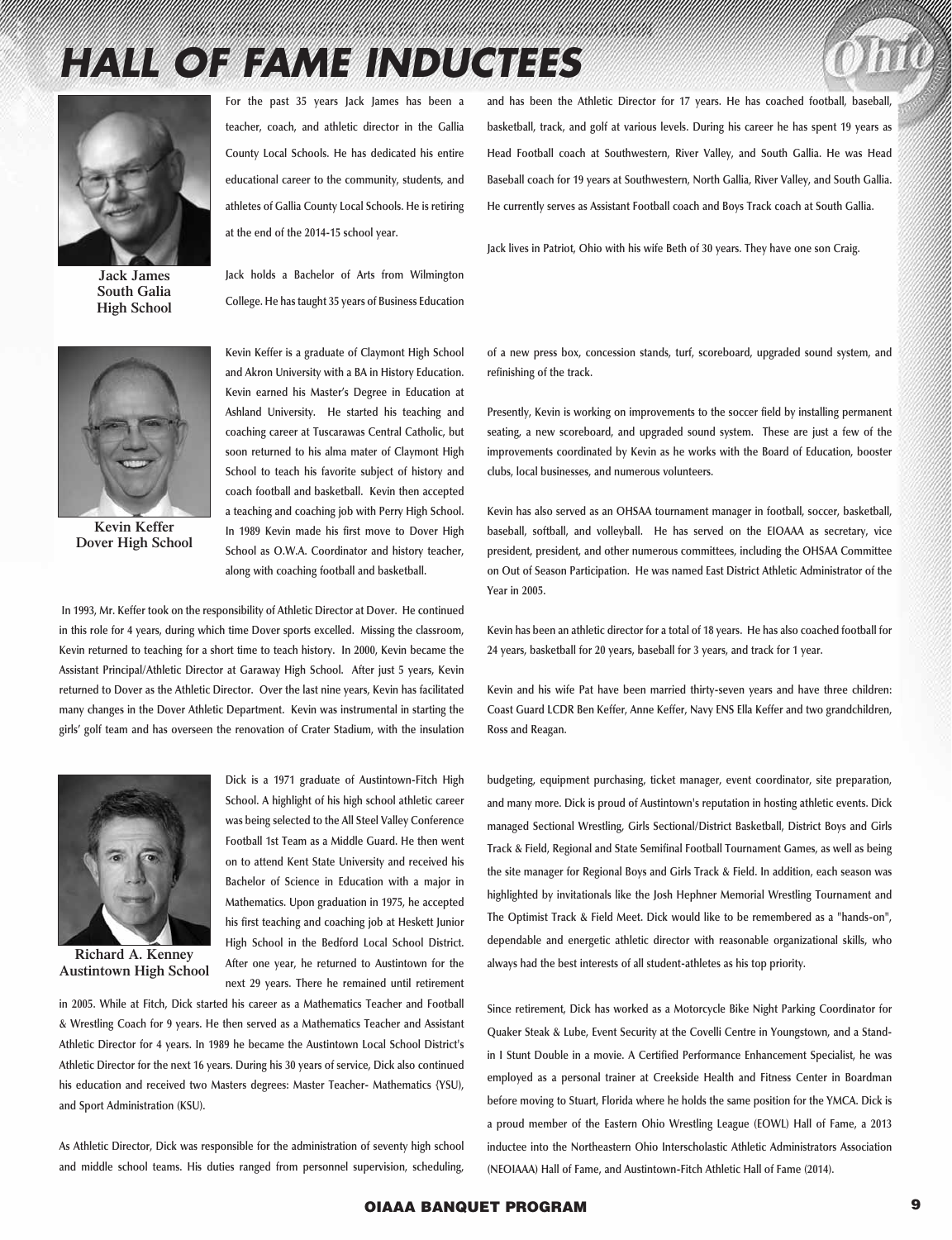**Mike Kovach is a graduate of Bedford High School, Baldwin-Wallace College and Kent State University. He began his teaching and coaching career at West Branch High School in 1970 where he taught physical education and coached football, baseball and wrestling. His 1973 baseball team was state runnerup in Class AA. He coached 12 state qualifiers, 6 state place winners and 2 state champions in wrestling. He became the third Athletic Administrator at West Branch in 1988. During his 20 year athletic administration, many teams were added at both the middle school and high school, along with upgrading and building new athletic facilities. West Branch High School is a charter member of the Northeastern Buckeye Conference and has won championships in** 

**Jim is a Newark native, graduating from Newark High School in 1975. He earned his Bachelor of Science degree from Ohio University in 1979 and his master's degree from the University of Dayton in 1994. In 1999 he completed his principal certification from** 

**Beginning his career in education as a driver's education teacher and athletic trainer at Lima Senior in 1979 he also taught Health, Anatomy and Physiology, Sports Medicine and Biology. He has served in many capacities at Lima Senior in the past 34 years- science department chair, athletic trainer, equipment manager and academic advisor.** 



**Mike Kovach, CAA West Branch High School**



**Jim Offenbaker Lima Senior High School**

**As Athletic Administrator he has served the OHSAA as a tournament manager in football, volleyball, soccer, basketball and baseball.**

**Jim was instrumental in gaining entrance into the Greater Buckeye Conference for Lima Senior in 2002 after spending 3 years as an independent school. In 2004, Lima Senior** 

**the University of Findlay.** 



**Michael K. Schiering William Henry Harrison High School**

**Mike Schiering started at Harrison high School in the fall of 1979 after attending Hanover College where he majored in Physical Education and played football and baseball. Mike was hired as a Physical Education teacher Asst Varsity Football Coach and Head Softball Coach. In eleven seasons as the Head Softball Coach, Mike compiled a record of 261 and 60 with nine league titles and three city titles. While on the football staff the Wildcats reached the playoffs three times. Mike was the defensive coordinator on the back-to-back undefeated regular season teams in 1988 and 1989. Also during this time he was a varsity basketball official and in 1987 became assistant athletic director.**

**The spring of 1990 Mike was named the Athletic Director at Harrison High School, which began his** 

**24-year tenure that ended this past spring with his retirement after 35 years at Harrison. During his 24 years as the AD at Harrison Mike was instrumental in growing the program both in sports offered, budget, coaching positions and facilities. During Mike's tenure**  **many of the sponsored sports and claimed state championships in Division III football in 1994 and Division II Girls Basketball in 2004.**

**Mike received a CAA in 1997 and was a member of the NEOIAAA, the NEOIAAA Executive Committee, OIAAA, NIAAA and S4A (Stark County Athletic Administrators) serving terms as secretary, treasurer and president. He was honored by the NEOIAAA with the Sportsmanship Award in 2003 and 2006 and awarded the State Award of Merit in 2004. In 2002, Mike was elected to the Northeast District Athletic Board. He served on the tournament committee, assigning teams to tournament sites and headed the tournament officials committee, assigning officials to sectional and district tournaments in the Northeast District in 8 sports. Mike was also instrumental in revamping the seeding procedure at the tournament draws. He served as president of the Northeast Board in 2007-2008.**

**Mike retired in June 2008 after 38 years at West Branch High School. He and his wife Helen moved to Tampa, Florida in 2009. He enjoys playing golf and tennis and works part-time with the Tampa Bay Rays and the Tampa Bay Lightning**

**opened a new building and under his guidance the Lima City Schools has installed an artificial surface at Lima Stadium, designed a new area for the shot put and discus, built two soccer practice fields, two new softball fields and new lighted Varsity Softball and Baseball diamonds ultimately making the new school site a complete campus for the athletic teams. In 2009 the East Grandstand at Lima Stadium was replaced through private fundraising. Currently, the Lima City Schools is in the process of replacing the west grandstand, press box and locker rooms at Lima Stadium. In 2011, Lima Senior became a charter member of the Three Rivers Athletic Conference under Jim's guidance.** 

**Jim also served on the Northwest Ohio Interscholastic Athletic Administrators (NW-OIAAA) executive board 2000 - 2013. In 2005, Jim was honored as the Northwest Ohio Athletic Administrator of the year as well as the State Athletic Administrator of the year.** 

**Jim retired in May 2013 after 34 years at Lima Senior High School. He enjoys traveling, playing golf and fishing. Jim has three children – Samantha, Tyler and Abigail. He still serves the OHSAA as the Tournament Manager for Soccer, Volleyball, Football and Basketball at contests held at Lima Senior.**

**the athletic facilities have seen a complete over hall with the renovation of the football stadium, baseball, softball and soccer venues. Mike has been involved in the construction of a new weight room, auxiliary gym and the 2500 seat arena, which has become the centerpiece of Harrison athletic facilities. Mike also brought structure to the athletic program in the form of budgeting, coaching evaluations fund raising in conjunction with the athletic boosters. Mike started with the boosters help the Athletic Hall of Fame at Harrison, which is now heading into its 20th year.** 

**Professionally outside of Harrison High School Mike has been involved in the Southwest Ohio Athletic Directors Association having served as secretary, vice president and president of the organization. Mike was named Southwest AD of the year in 2006. Mike has also served as Tournament manager for Girls Basketball Sectional and District Tournaments.**

**Mike has been married to his wife Carol for 33 years and has three wonderful children Megan, Kirsten and Grant. He would like to thank his family for all of their love and support they have given with demands of being an Athletic Director. He would also like to thank all the coaches, support personnel, administrators and the Southwest Local School District for allowing him to work at this job that he loved.**

| $\boldsymbol{\Xi}$   |                           | <b>NAME</b>                | <b>LEVEL</b> | <b>SCHOOL</b>               | <b>20 YEAR AWARDS</b>  |            |                                     |
|----------------------|---------------------------|----------------------------|--------------|-----------------------------|------------------------|------------|-------------------------------------|
|                      |                           | <b>15 YEAR AWARDS</b>      |              |                             | <b>Michael Boysell</b> |            | <b>Philo HS</b>                     |
|                      | ↴                         | <b>Bo Arnett</b>           |              | <b>Waverly HS</b>           | <b>Mark Schienkel</b>  | <b>RAA</b> | Mt. Notre Dame HS                   |
| SERVIC               |                           | <b>Rory Fitzpatrick</b>    | <b>CAA</b>   | St. Ignatius HS             | Mike Dellapina         |            | <b>CAA Springfield City Schools</b> |
|                      | $\boldsymbol{\mathsf{N}}$ | <b>Gary Geller</b>         |              | <b>Fremont St. Joseph</b>   |                        |            |                                     |
|                      |                           |                            |              | <b>Central Catholics HS</b> | <b>25 YEAR AWARDS</b>  |            |                                     |
|                      | $\boldsymbol{\omega}$     | <b>Reese Snyder</b>        |              | Northwood Local HS          | <b>Kent Smith</b>      | <b>CAA</b> | Orrville HS                         |
|                      |                           | Maggie Lash                |              | <b>Cleveland Central</b>    | Jeff Jump              |            | Columbia HS                         |
| $\blacktriangleleft$ |                           |                            |              | <b>Catholic HS</b>          |                        |            |                                     |
|                      |                           | <b>Christopher Farroni</b> | <b>RAA</b>   | <b>Cleveland Diocese</b>    | <b>30 YEAR AWARDS</b>  |            |                                     |
|                      |                           | <b>Matt Szyndler</b>       | <b>CAA</b>   | <b>Maumee HS</b>            | Rhonda Rickelman       |            | <b>Magnificat HS</b>                |
| <b>OIAA</b>          |                           | <b>Patrick Stevens</b>     |              | <b>McClain HS</b>           | <b>Ed Matey</b>        |            | <b>Youngstown City Schools</b>      |
|                      |                           | <b>Joe Kimling</b>         | <b>CAA</b>   | <b>Madeira HS</b>           |                        |            |                                     |

#### 10 OIAAA BANQUET PROGRAM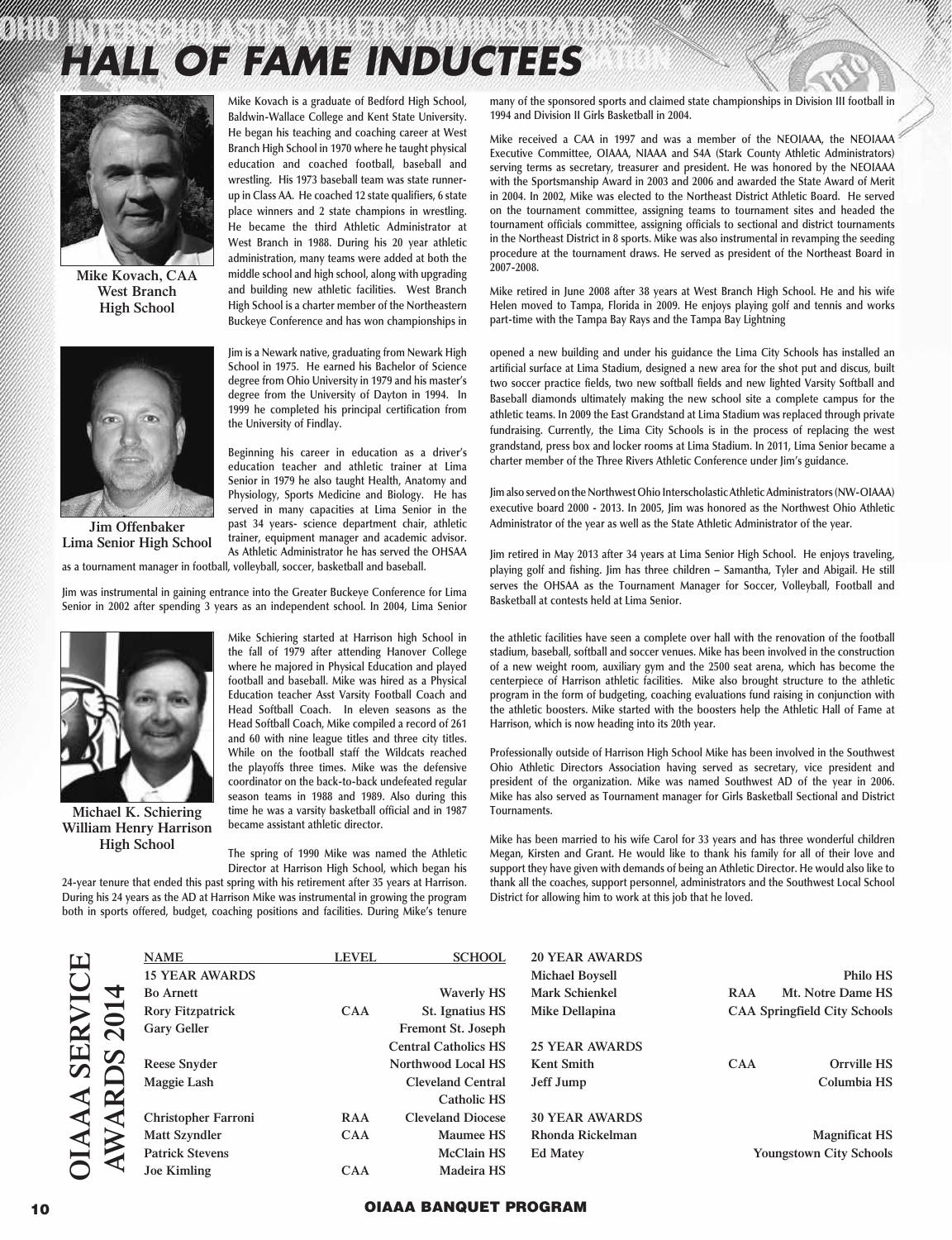

#### **STATE AWARD OF MERIT**



**Tim Cook, CAA Western Brown High School**

**Tim is a 1980 graduate of Fairfield High School in Leesburg, Ohio. He earned a Bachelor of Science degree in education from Wilmington College in 1984 and his master's degree in educational administration from the University of Dayton in 1987.**

<u> Indian American State of the State of the State of the State of the State of the State of the State of the S</u>

**Tim has been at Western Brown Local Schools his entire career (31 years). He began his teaching and coaching career in 1984 at Hamersville Elementary and Middle School, where he taught P.E. in grades K-9.** 

**During that time he coached 9th grade basketball and junior high football. The next year, he was transferred to Western Brown High School where he taught physical education until 1997. Tim was the head boys basketball coach from 1991-1997 and the head girls fast pitch softball coach from 1989-1998. In 1997, he was named the Assistant Principal and Athletic Administrator at Western Brown High School. Tim is currently in his 18th year in that position.**

**Tim was elected to the Southwest District Athletic Board in 2011 and served as President in 2013-14. Tim was an officer on the Southwest Ohio Athletic Director's Association Board from 2001-2009 and served as President in 2005- 06. Tim was appointed to serve as the Southwest District Representative and served on the Ohio Interscholastic Athletic Administrators Association's Board of Directors from 2009-2014. He was the Southwest Ohio Athletic Director of the Year in 2007 and received the OIAAA Citation Award in 2014. Tim was appointed to serve on the OHSAA Board of Directors in 2014 and 2015 and is currently the Vice President. He has been a SWDAB Tournament Manager for the past 11 years and during his tenure has won the All Sports Award 11 out of the 13 years since it was established.** 

**Tim and his wife, Lilly reside in Mt. Orab. Lilly is the Assistant Principal at Mt. Orab Middle School. They have raised six children (4 boys and 2 girls) who were all very active in high school athletics. Tim's father, Jim Cook, was an athletic director for 31 years at Leesburg Fairfield and is in the OIAAA Athletic Directors Hall of Fame and the Ohio High School Softball Coaches Hall of Fame. Lilly's father, Heckie Thompson, was the Head Boys Basketball Coach at Western Latham for 22 years and is in the Ohio Boys Basketball Coaches Hall of Fame.**



**Marie Conley Fairbanks High School**

**Marie is a 2014 graduate of Fairbanks High School. She is the daughter of Steve and Mary Ann Conley of Marysville, Ohio.**

**Marie attends Ashland University where she will be majoring in Early Childhood Education and Special Education. While in High School, Marie was a Four year varsity letterman in Volleyball and Basketball and lettered her freshman year in Track** 

**This past volleyball season, Marie was selected first team All- Central District and was named the Central District Div. III Co-Player of the Year.** 

**Marie helped her volleyball team win 4 consecutive league championships in her 4 years of varsity competition and was also selected as the team MVP in 2013. Marie was also** 

### **DOW NELSON SCHOLARSHIP**



**Elizabeth Frombach Avon High School**

**Elizabeth Frombach is a 2014 graduate of Avon High School. She is the daughter of Erich and Jackie Frombach. Erich is the athletic director at Avon High School. Lizzie has two brothers, Jake, 15, and Moose, 9, and one sister Jules, 13.**

**Ever since 7th grade, Lizzie has participated in just about everything possible. In 7th and 8th grade she cheered for the football team and then would "run" right over to cross country practice. She also participated in basketball and track. In high school, she participated 4 years in soccer, 3 years in cheerleading, and 4 years in track. She was honorable mention all West Shore Conference** 

**and Lorain County in soccer her Senior Year. She was also awarded the Avon Soccer Association Eagle Award for outstanding character.**

**Lizzie has also been involved in the following clubs and organizations: National Honor Society, WSC Sportsmanship Conference, Orchestra, Key Club, and Yearbook.** 

**Next year, Lizzie plans to major in exercise physiology at The Ohio State University or University of Akron.**

### **Ralph & nancy young scholarship**

**selected to play in the OHSVCA, Division III All Star Volleyball Match in Wooster. In Basketball, Marie was selected the team MVP for the third consecutive year and lead her basketball team to a Central District Div IV District Championship. In her only season of Track, she earned all league honors in two events.**

**While in high school, Marie has been a member of the National Honor Society, the Interact Club, Fellowship of Christian Athletes, Science Club, Project More, which involves tutoring an elementary student every day in reading and she is a coach for the Union County Special Olympics Track Team for the past 3 years and has helped with the Our Lady of Lourdes Vacation Bible School and various United Way of Union County projects throughout the years.**

**With all of these sports, clubs, and activities, Marie has been able to stay at the top of her studies while taking the most vigorous courses available at Fairbanks High School. She will be graduating with a 4.05 GPA on a 4 point scale and will be graduating 6th in her class.**

### **NELSON THINNES SCHOLARSHIP**



**Leah Leist Western Brown High School**

**Leah Leist is a 2014 graduate of Western Brown High School where she earned a 3.97 grade point average and finished 8th in her class out of 197.**

**She was a Post-Secondary student at the University of Cincinnati at Clermont College her junior and senior years where she obtained an Associate's Degree. Leah participated in volleyball and basketball as a Bronco. She excelled in volleyball where she received Southern Buckeye Conference 1st team honors her 11th and 12th grade seasons and was also selected to the All City team. She started on Varsity for three years and was part of 3 SBC titles where they only** 

**lost one league game during that time. Leah received the 2014 SWOADA scholarship and a full tuition scholarship to attend Shawnee State University in the Fall of 2014, where she will be studying mathematics and eventually earn a degree in Education.**

 **Leah is the daughter of Tim and Lilly Cook of Mt. Orab and Neil and Candy Leist of Beaver.**